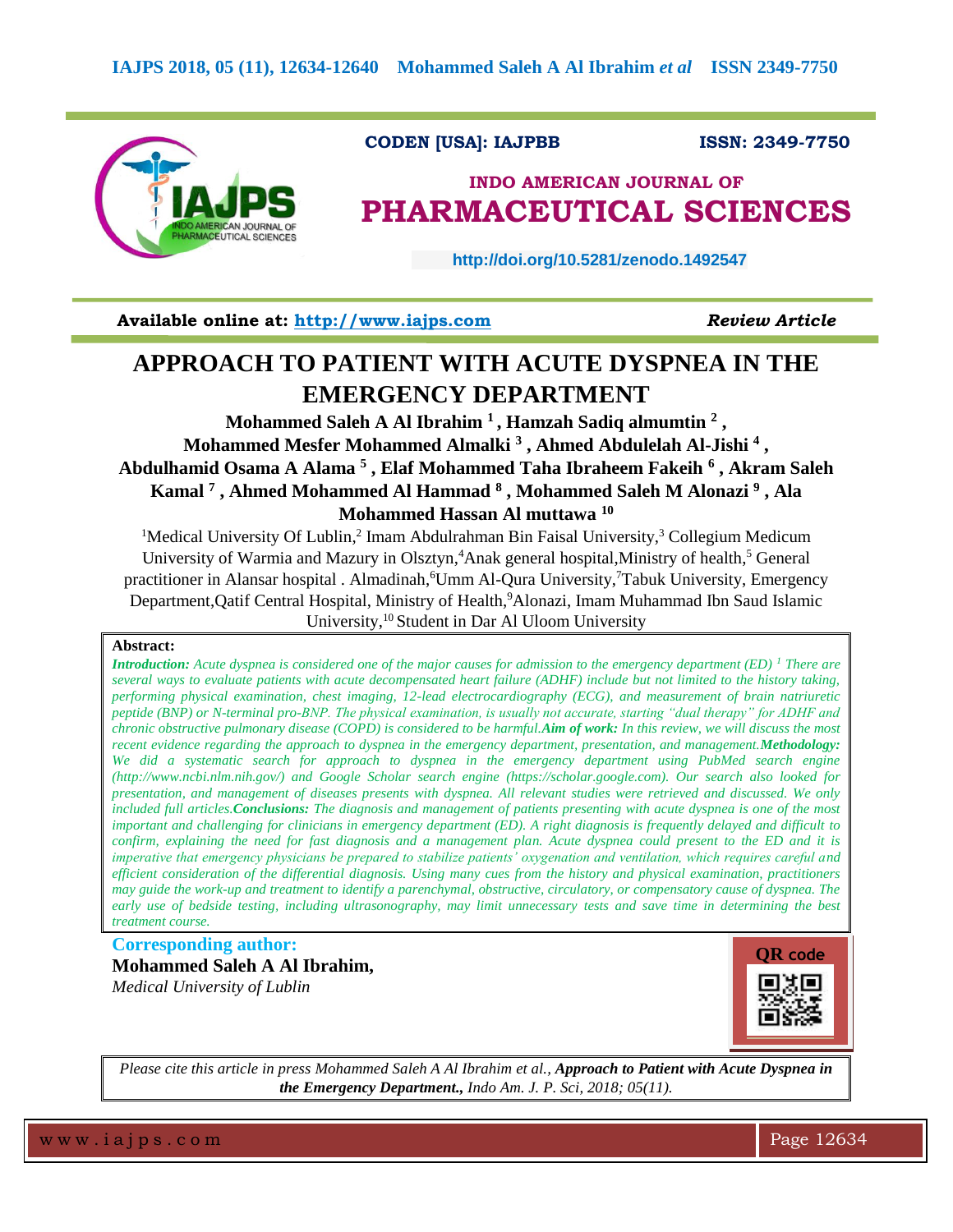#### **INTRODUCTION:**

Acute dyspnea is considered one of the major causes for admission to the emergency department (ED)[1]. Doctors working in the ED usually have to make a fast diagnosis and develop a management plan based on limited clinical evaluation [2] Quick and correct diagnosis and treatement can be lifesaving for patients with acute dyspnea [3], but making a differential diagnosis and choosing early management for patients with acute dyspnea in the ED is a huge and difficult challenge that needs complex decision-making to achieve hemodynamic stability, improve functional capacity, and avoid mortality and morbidity and the length of hospital stay [4]. There are several ways to evaluate patients with acute decompensated heart failure (ADHF) include but not limited to the history taking, performing physical examination, chest imaging, 12 lead electrocardiography (ECG), and measurement of brain natriuretic peptide (BNP) or N-terminal pro-BNP. The physical examination, is usually not accurate, starting "dual therapy" for ADHF and chronic obstructive pulmonary disease (COPD) is considered to be harmful.

In this review, we will discuss the most recent evidence regarding the approach to dyspnea in the emergency department, presentation, and management.

#### **METHODOLOGY:**

We did a systematic search for approach to dyspnea in the emergency department using PubMed search engine (http://www.ncbi.nlm.nih.gov/) and Google Scholar search engine (https://scholar.google.com). Our search also looked for presentation, and management of diseases presents with dyspnea. All relevant studies were retrieved and discussed. We only included full articles.

The terms used in the search were: dyspnea, emergency department, COPD, asthma, CHF, presentation, diagnosis, management, and treatment.

#### **Approach to Adult Patient with Dyspnea**: **History**

Acute dyspnea, or commonly in layman terms shortness of breath, is considered one of the major chief complaints in the ED. The differential diagnosis includes but is not limited to many disorders that could be divided based on obstructive, parenchymal, cardiac, and compensatory features. A detailed history taking can help to narrow this wide differential. In addition to common symptoms,

considering risk factors such as past medical and family history, trauma, travel, medications, and exposures is extremely recommended.

Schwartzstein and his colleagues [5] used the analogy of a machine to detect different causes of dyspnea based on pathophysiologic data. Dysfunctions of the respiratory system could be due to faulty controllers, ventilatory pumps, or gas exchangers. Using guidelines makes it easier to understand the causes of shortness of breath related to respiratory risk factors.

The cardiovascular causes of dyspnea present with dyspnea by causing disruptions of the system that functional pumps oxygenated blood to tissues and then transports the carbon dioxide back to the pulmonary system. Likewise, the decreased oxygen carrying capacity seen anemia has a major role in its presentation with dyspnea.

#### **Physical Examination:**

Performing an extensive physical examination could provide important information. Respiratory rate and oxygen saturation are measured with vital signs. The doctor must evaluate the patient's work of breathing, looking for any tripoding or retractions. Crepitance in the chest could mean subcutaneous air and pneumothorax. Lung sounds including wheezing, rales, and rhonchi could help the differential. Other findings including decreased sounds, hyperresonance, or egophony could as well add additional information. Jugular venous distension, S3 gallop, and peripheral edema indicate that a patient has fluid overload. Conjunctival pallor, capillary refill, and temperature of extremities can provide clues about blood volume and general circulation. Pulses must also be assessed.

#### **Testing:**

There are many available tests that help to make the right diagnosis and narrow down the differential diagnosis for patients presented with acute dyspnea. When physicians use laboratory tests, they must weigh the information regarding risks involved in performing the tests Ultrasonography can add valuable details about the origin of symptoms, and, usually, it is the initial assessment of an acutely dyspneic cases. These images could be obtained during or shortly after initial assessment, greatly faster than laboratory tests or other imaging modalities. The Bedside Lung Ultrasonography in Emergency (BLUE) protocol is very helpful in offering one approach to differentiate many causes of respiratory failure [6].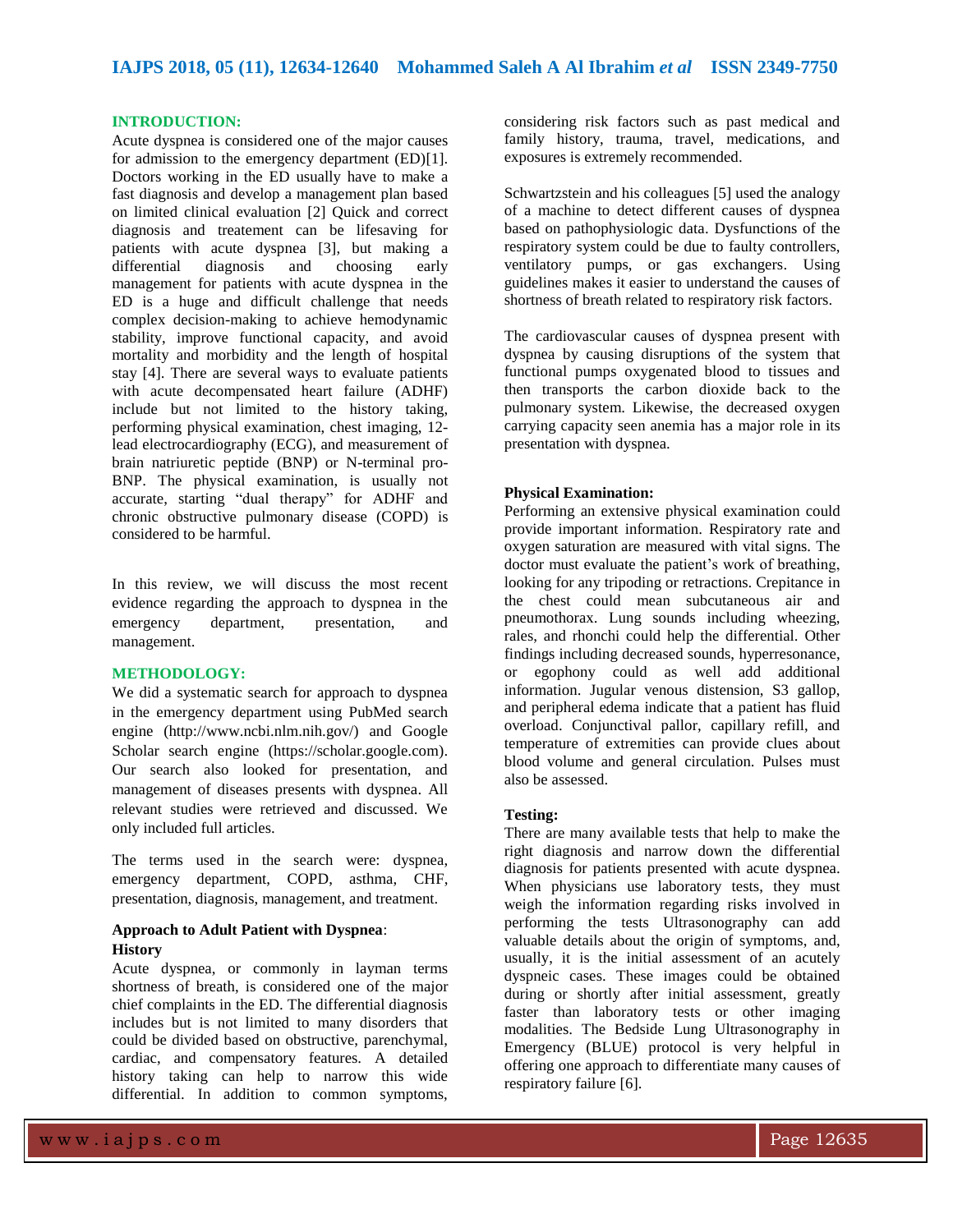There are other available protocols that help in assessments to assess for other cardiac causes of dyspnea.<sup>7</sup> <sup>8</sup> Focused evaluation of global left ventricular function, diastolic function, right ventricular size, and any pericardial effusion helps with rapid assessment for massive myocardial infarction, cardiac tamponade, and massive pulmonary embolism at the bedside. Additionally, inferior vena cava measurement could be used to check for right-sided heart failure and to calculate central venous pressure. Computed tomography (CT) use to assess acute dyspnea has increased in the last decade.<sup>9</sup> Risks could include contrast allergic reaction and nephropathy as well as cancers.<sup>10</sup> The American College of Physicians recently recommends advocate avoidance of CT as an initial test to evaluate patients at low risk for pulmonary embolism (PE) [11]. Furthermore, about one-fourth of patients undergoing CT for PE evaluation have significantly higher incidental findings. Though CT could add vital diagnostic detail, physicians should not only consider the scan's necessity but also plan appropriate follow-up for any clinically important incidental findings [12] It is recommended to constantly consider whether CT is a must or whether less risky methods, such as chest radiograph or ultrasonography, will provide an answer.

# **DIFFERENTIAL DIAGNOSIS FOR ACUTELY DYSPNEIC PATIENTS**

## **Obstructive Dyspnea:**

Expert physicians can detect respiratory distress from across the room. Symptoms and signs like diaphoresis , breathing extremely rapidly with minimal air movement should initiate an aggressive treatment, probably it is a severe asthma exacerbation, starting with BIPAP ventilation with continuous nebulized albuterol and order adjunct therapies including but not limited to intravenous steroids, intravenous magnesium, and intramuscular epinephrine. After twenty minutes, she could be able to breathe more comfortably with the BIPAP machine and repeat auscultation reveals diffuse wheezing and improved air movement.

Wheezing, or musical respiratory sounds, typically could result from partial airway obstruction [13]. Because this obstruction can result from inflammation, secretions, or even a foreign body, patients with noisy or whistling breathing need close evaluation to determine whether the noise is inspiratory or expiratory, and whether it is from the lower airways or the upper airways. Stridor from a swollen airway, foreign body, or other airway obstruction is extremely dangerous. Though patients in anaphylaxis could benefit from the nebulized betaagonist medications used to treat an asthma exacerbation, it is not sufficient to save their lives. As opposed to wheezing, which is a lower airway expiratory sound, stridor is an upper airway sound transmitted when there is obstruction to the inflow of air during inspiration. The obstruction may be fixed or inflammatory (anaphylaxis), but in any situation must be emergently managed.

The national and world organizations define asthma by the history of respiratory symptoms such as wheeze, shortness of breath, chest tightness and cough that vary over time and in intensity, together with variable expiratory airflow limitation [14]. The reversibile airflow obstruction is the main distinguishing feature asthma from other obstructive respiratory disorders. While, chronic obstructive pulmonary disease (COPD)/ emphysema can be defined as persistent airflow limitation that is usually progressive and associated with enhanced chronic inflammatory responses in the airways and the lungs[14].

Asthma is considered as an obstructive disease caused by elevated airway resistance. It is a reversible condition, however if recurrent chronic inflammatory disorder that characteristically causes severe dyspnea, wheezing, and coughing.<sup>15</sup> There are two major issues in asthma: chronically inflamed airways and hyperresponsive airways. Intermittent airflow obstruction in symptomatic patients could result in lowered ability to expire, which lead to hyperinflation, stenting open the alveoli, and increasing the work of breathing. Early in an exacerbation, symptoms are bronchospastic secondary to smooth muscle contraction. As an episode progresses, inflammatory changes in the airways could cause increased airway resistance and lead to VQ mismatch The severity of an exacerbation could be measured clinically and should determine how aggressively a patient is managed.

COPD as described by the Global Initiative for Chronic Obstructive Lung Disease (GOLD) is persistent airflow limitation that is usually progressive and associated with an enhanced chronic inflammatory response in the airways and the lung to noxious particles or gases [14]. The pathophysiology usually a mixture of lung parenchymal destruction, as described in emphysema, and small airway inflammation with airway obstruction, or obstructive bronchiolitis [13]. An exacerbation of COPD presents as dyspnea, cough, and increased sputum production. In the emergent setting, physicians have to manaeg the airflow limitation. As with asthma, monitoring of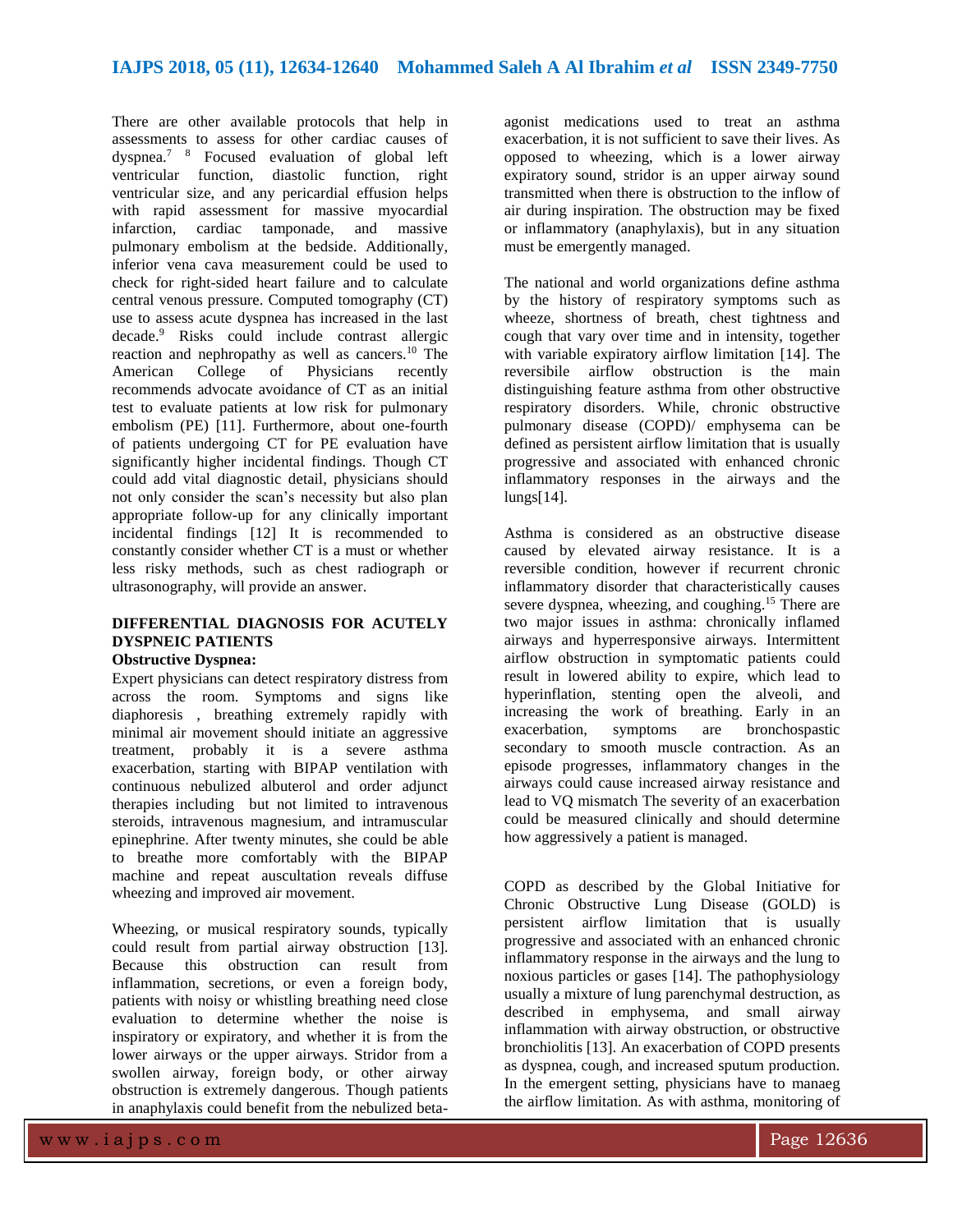pulse oximetry, degree of respiratory distress, and hemodynamic stability can help clinicians anticipate the degree of severity of a particular exacerbation. More specific testing could play a role, as radiographs and electrocardiograms may help differentiate other causes of shortness of breath from a COPD exacerbation. Additionally, an increase in sputum production or the presence of purulent sputum should be treated with antibiotics, regardless of other infectious symptoms [16]. Anaphylaxis occurs as a sudden, potentially fatal, allergic reaction and involve multiple organ systems [17,18].

#### **Parenchymal Dyspnea:**

Acute dyspnea is the most important symptom of patients with heart failure exacerbation.<sup>19</sup> around 80% of patients with acutely decompensated heart failure present through the ED with a chief complaint of dyspnea [20]. This symptom is associated with pulmonary as well as systemic fluid overload and also low cardiac output. The American College of Emergency Physicians clinical policy makes level B recommendations that standard clinical judgment can be improved with the use of a single B-type natriuretic peptide (BNP) or N-terminal pro–B-type natriuretic peptide measurement to rule in or out the diagnosis of CHF [21]. However, the true utility may be in patients with dyspnea not expected to have a CHF exacerbation, when finding a positive BNP could modify the treatment plan and allow a more rapid initiation of the managemen [22].

Carpenter and his colleagues [22] concluded that the classic constellation of symptoms such as jugular venous distension, peripheral edema, rales, and S3, were no more predictive of patients with both pulmonary edema on chest radiograph and an increased BNP level greater than 500 pg/dL than any individual finding alone. Though rales were the most sensitive finding tested for either outcome, they had specificity of only around fifty percent each. Jugular venous distention and S3 gallop were the individual findings most predictive for pulmonary edema on imaging or increased BNP level. Ultrasonography of the inferior vena cava could also improve diagnostic accuracy versus BNP and chest imaging soley [23].

The most common complaints in communityacquired pneumonia include but not limited to fever, cough, pleuritic chest pain, and sputum production, along with dyspnea. But, these clinical criteria could have sensitivity as low as fifty percent compared with a chest imaging [24]. On examination, several patients have crackles or evidence of consolidation. Guidelines from the Infectious Diseases Society of America and the American Thoracic Society,

recommend chest radiograph in patients with suspected pneumonia, which may show lobular consolidation, interstitial infiltrate, or cavitation [25]. Though infiltration with suggestive symptoms makes the diagnosis, infiltrate may not be visible initially on patients with volume depletion. It is appropriate to treat empirically for twenty-four to forty eight hours in these patients.

The treatment plan of pneumonia requires history to allow classification based on the setting in which the illness was acquired. The Infectious Disease Society of America and American Thoracic Society define the types of pneumonia as follows [26]. Hospital acquired pneumonia (HAP) is which is a pneumonia that occurs forty eight hours or more after admission which was not incubating at the time of admission. Community-acquired pneumonia is not acquired in any of these situations. These classifications detect typical pathogens and guide appropriate initial management.

### **Circulatory Dyspnea**

Pulmonary embolism (PE) could interfere with both ventilation and perfusion. Thus, it causes circulatory collapse due to obstruction of right ventricular outflow eventually causing elevated pulmonary artery pressure and failure of the right then left ventricles. Echocardiography could provide highly important findings: signs of right ventricular (RV) strain, including dilatation of the right ventricle, RV<br>hypokinesis, paradoxic septal wall motion. hypokinesis, paradoxic septal wall motion, McConnell sign (hypokinesis of the free RV wall with sparing of the apex), and tricuspid regurgitation [27].

Dresden and his colleagues [28] studied the use of ultrasonography in moderate-risk to high-risk patients to check whether the patients were good candidate for anticoagulation while awaiting definitive imaging. It was found that early anticoagulation is recommended to improve mortality and there is evidence to support anticoagulation before diagnosis in patients with a Wells score greater than four who will have a delay to diagnosis of more than one hour and fourty minutes [29,30].

Angina pectoris is can because chest pain due oxygen demand is higher than myocardial oxygen supply; in this patient due to occlusion of coronary arteries. Though typical chest pain is a part of the presentation, dyspnea alone may be the initial complaint, termed an anginal equivalent. To help the diagnosis it is recommended to ask the patients whether they experienced shortness of breath were considered dyspneic. The subset with no prior known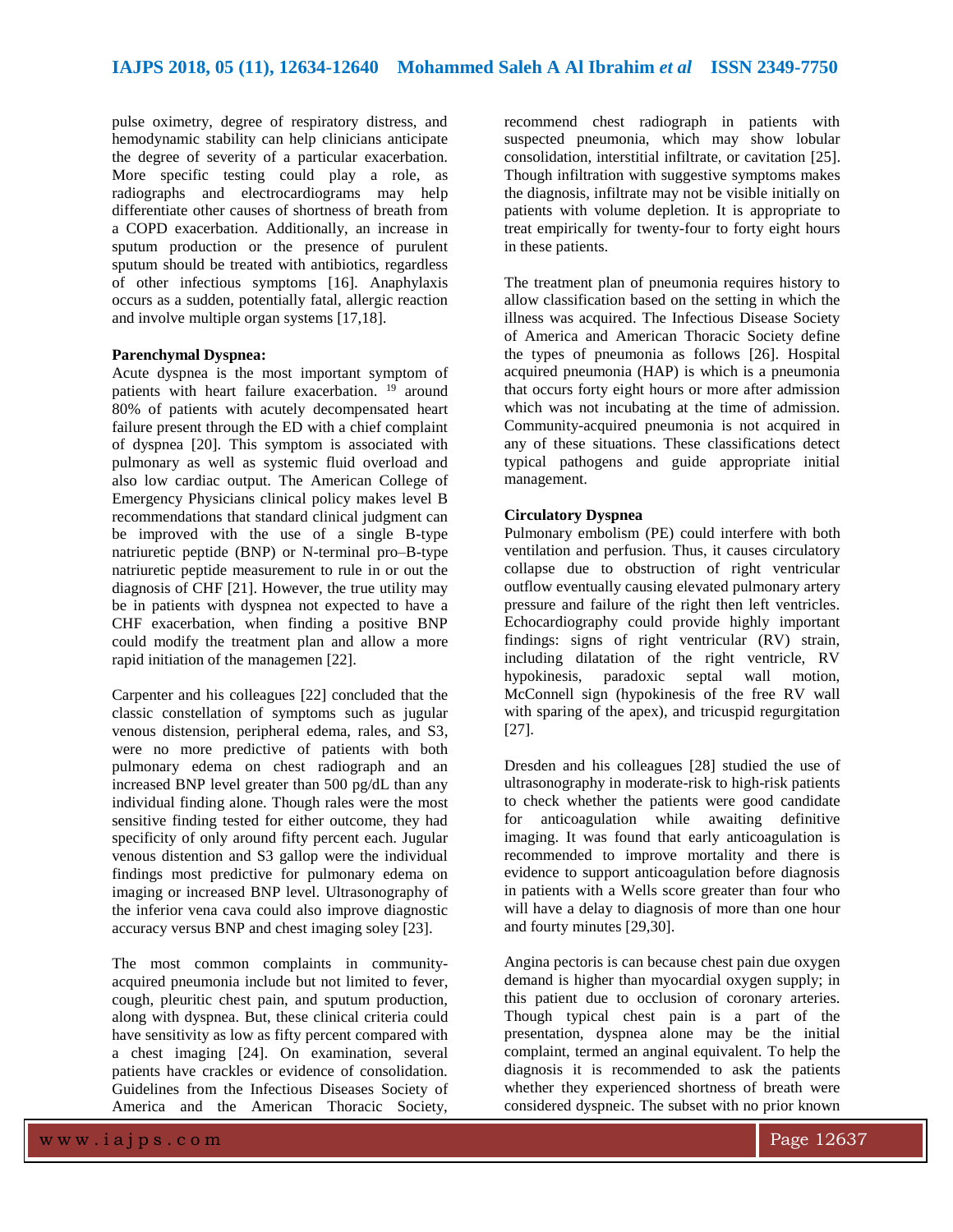coronary artery disease had more than four times the risk of sudden cardiac death versus asymptomatic patients and more than twice the risk of those with typical angina [31].

Physicians must take into consideration the past medical history and risk factors when assessing dyspnea for cardiac causes like acute myocardial infarction and acute coronary syndrome.

Pneumothoraces could be detected by ultrasonography, chest radiograph, or CT. Management could be helped by cause, severity, comorbidities, interventions like positive pressure ventilation, size of the pneumothorax, and patient's preference. Recently studies have shown that uncomplicated spontaneous pneumothorax in patients not undergoing positive pressure ventilation may be managed as successfully with needle aspiration as with other more invasive chest drains, regardless of size [32].

Tension pneumothorax is considered a dangerous that needs needle decompression to prevent the loss of cardiac output and arrest. But, recently studies have suggested that the classic presentation of tension pneumothorax with hypotension, absent breath sounds, and deviated trachea may not be immediately seen in patients with spontaneous, unassisted respiration [33]. Due to the slower development of the accumulation of air and pressure variations, spontaneously breathing patients may compensate much longer and present atypically. So, physicians must remain alert.

#### **Compensatory Dyspnea:**

It is important to also take into consideration that shortness of breath, tachypnea, or other typical symptoms of dyspnea could arise from change in metabolic demands. These cases could have respiratory distress; they may be tachypneic, tachycardic, even pale or diaphoretic. In these patients, the physician is responsible for the fixation the true problem in order to improve the respiratory symptoms.

In patient with severe anemia, their bodies have oxygen hunger, which is manifested as shortness of breath. Patients with dysfunctional hemoglobins secondary to irreversibly bound atoms or toxins may also be functionally anemic with the same symptoms. Both the rate and the depth of ventilation often increase, leading to both tachypnea and hyperpnea, at times referred to as Kussmaul respirations. This compensatory response is crucial for survival and should not be mistaken for dyspnea. It is highly

recommended to realize that an increase in alveolar ventilation is not usually a compensatory response (to acidosis or to primary pulmonary disorders) and hypocapnia may cause primary respiratory alkalosis, from central nervous system compromise, toxins, anxiety, or pain [34]. In these patients, imaging might not reveals a source of dyspnea, however clinical suspicion based on history and examination, including signs such as the fruity breath of ketonemia, the pallor of anemia, or the cyanosis of toxic hemoglobinopathies, directs providers toward appropriate laboratory testing and management.

#### **Diagnosis of Exclusion:**

Additionally, some cases of dyspnea are not dyspnea. For example, in acute anxiety and panic disorder the patient presents as shortness of breath, tachypnea, or hyperventilation. Patients with panic disorder often describe symptoms similar to those of patients with true airway obstruction despite their normal pulmonary function. It has been estimated that these patients have abnormal proprioception, experiencing dyspnea without abnormal stimuli.  $35$  But, patients with a history of pulmonary disease can also have pure panic episodes. Arterial blood gas may be useful in diagnosing anxiety-related hyperventilation [36].

Severe pain can also lead to abnormal respiratory patterns. Like compensatory problems, pain and anxiety can be managed by managing their causes. Manage the pain. Reduce stress and anxiety with words, behaviors, even medications.

#### **CONCLUSIONS:**

The diagnosis and management of patients presenting with acute dyspnea is one of the most important and challenging for clinicians in emergency department (ED). A right diagnosis is frequently delayed and difficult to confirm, explaining the need for fast diagnosis and a management plan. Acute dyspnea could present to the ED and it is imperative that emergency physicians be prepared to stabilize patients' oxygenation and ventilation, which requires careful and efficient consideration of the differential diagnosis. Using many cues from the history and physical examination, practitioners may guide the work-up and treatment to identify a parenchymal, obstructive, circulatory, or compensatory cause of dyspnea. The early use of bedside testing, including ultrasonography, may limit unnecessary tests and save time in determining the best treatment course. So, ensuring both the best care for the patient and also the physician's ability to readily respond to the next case.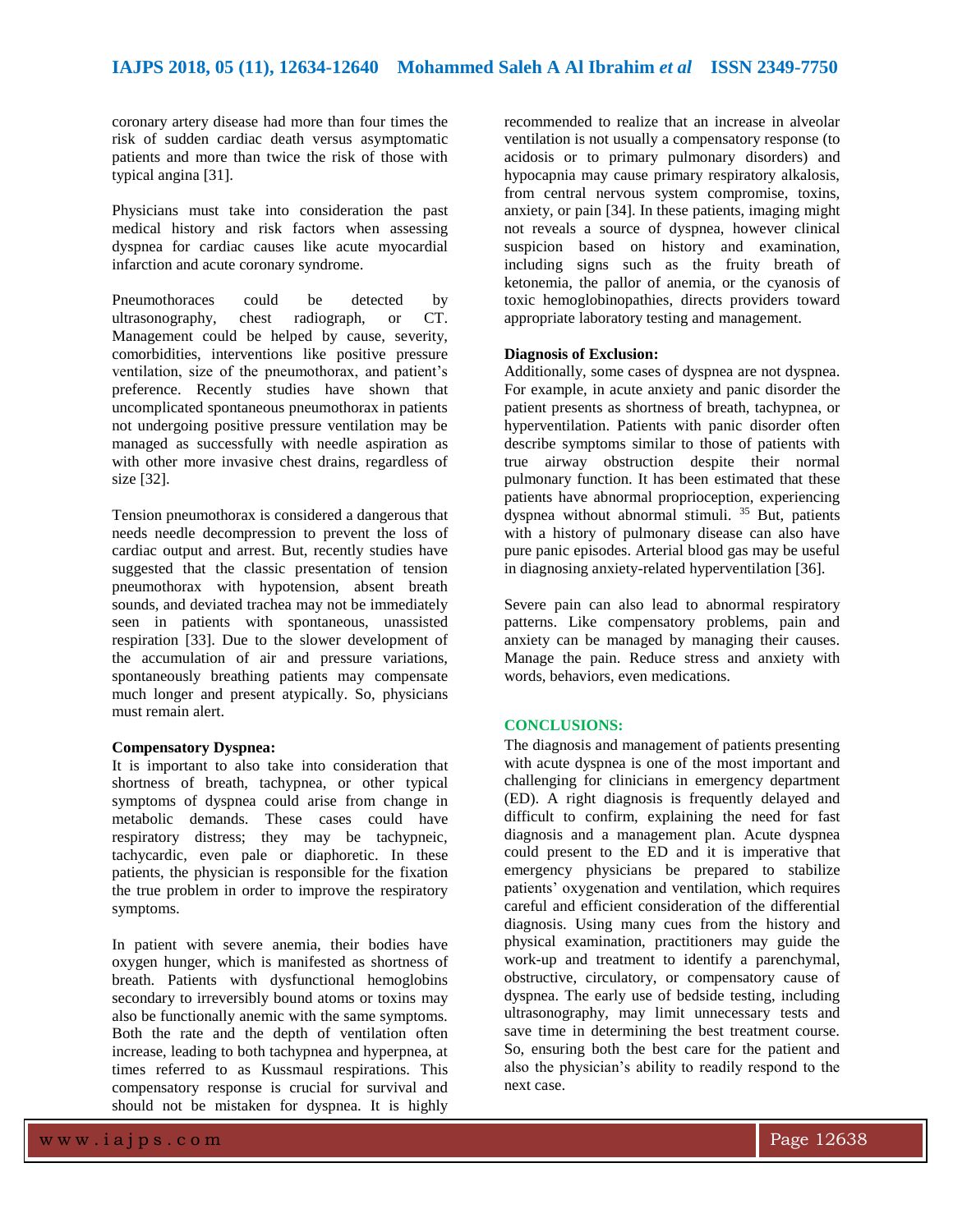#### **REFERENCES:**

- 1. **Logeart D, Saudubray C, Beyne P, Thabut G, Ennezat PV, Chavelas C, Zanker C, Bouvier E, Solal AC.(2002)** Comparative value of Doppler echocardiography and B-type natriuretic peptide assay in the etiologic diagnosis of acute dyspnea. J Am Coll Cardiol. 2002;40:17.
- 2. **Collins S, Storrow AB, Kirk JD, Pang PS, Diercks DB, Gheorghiade M.(2008)** Beyond pulmonary edema: diagnostic, risk stratification, and treatment challenges of acute heart failure management in the emergency department. Ann Emerg Med. 2008;51:45–57.
- 3. **Baggish AL, Lloyd-Jones DM, Blatt J, Richards AM, Lainchbury J, O'Donoghue M, Sakhuja R, Chen AA, Januzzi JL.** A clinical and biochemical score for mortality prediction in patients with acute dyspnea: derivation, validation and incorporation into a bedside.
- 4. **Nazerian P, Vanni S, Volpicelli G, Gigli C, Zanobetti M, Bartolucci M, Ciavattone A, Lamorte A, Veltri A, Fabbri A, Grifoni S.(2014)** Accuracy of point-ofcare multiorgan ultrasonography for the diagnosis of pulmonary embolism. Chest. 2014;145(5):950–7. https://d.
- 5. **Schwartzstein RM, Lewis A. Chapter 29(2015)**: Dyspnea. In: Broaddus V, Mason RC, Ernst JD, et al, editors. Murray & Nadel's textbook of respiratory medicine. 6th edition. Philadelphia: Elsevier Health Sciences, Saunders/Elsevier; 2015. p. 490–1.
- 6. **Anderson KL, Jenq KY, Fields JM, et al.(2013** Diagnosing heart failure among acutely dyspneic patients with cardiac, inferior vena cava and lung ultrasonography. Am J Emerg Med 2013;31:1208–14.
- 7. **Kajimoto K, Madeen K, Nakayama T, et al**. Rapid evaluation by lung-cardiac inferior vena cava (LCI) integrated ultrasound for differentiating heart failure from pulmonary disease as the cause of acute dyspnea in the emergency setting. Cardiovasc Ultrasound.
- 8. **Russell FM, Ehrman RR, Cosby K, et al.(2015)** Diagnosing acute heart failure in patients with undifferentiated dyspnea: a lung and cardiac ultrasound (LuCUS) protocol. Acad Emerg Med 2015;22(2):182–91.
- 9. **Feng LB, Pines JM, Yusuf HR, et al.(2013)** U.S. trends in computed tomography use and diagnoses in emergency department visits by patients with symptoms suggestive of pulmonary

embolism, 2001-2009. Acad Emerg Med 2013;20(10):1033–40.

- 10. **Huckins DS, Price LL, Gilley K.(2012)** Utilization and yield of chest computed tomographic angiography associated with low positive D-dimer levels. J Emerg Med 2012;43:211–20.
- 11. **Qaseem A, Alguire P, Dall P, et al.(2012)** Appropriate use of screening and diagnostic tests to foster, high-value, cost-conscious care. Ann Intern Med 2012;156:147–9.
- 12. **Coco AS, O'gurek DT.(2012)** Increased emergency department computed tomography use for common chest symptoms without clear patient benefits. J Am Board Fam Med 2012;25(1):33–41.
- 13. **Chapter 8,(2013)** The thorax and lungs. In: Bickley LS, Szilagyi PG, editors. Bates' guide to physical examination and history taking. 11th edition. Philadelphia: Lippincott Williams & Wilkins; 2013. p. 301.
- 14. **Global Initiative for Asthma.(2015)** Diagnosis of diseases of chronic airflow limitation: asthma, COPD and asthma-COPD overlap syndrome (ACOS). 2015. Available at: http://www.ginasthma.org/documents/14/Asthma %2C-COPD-and-Asthma- COPD-Overlap-Syndrome-%28ACOS%29.
- 15. **Husain AN. Chapter 15, The lung. In: Kumar V, Abbas AK, Aster JC,(2014)** editors. Robbins and Cotran pathologic basis of disease. 9th edition. Philadelphia: WB Saunders; 2014. p. 679.
- 16. **Ram FS, Rodriguez-Roison R, Granados-Navarrete A, et al.(2006)** Antibiotics for exacerbations of chronic obstructive pulmonary disease. Cochrane Database Syst Rev 2006;(2):CD004403.
- 17. **Sampson HA, Munoz-Furlong A, Campbell RL, et al.(2006)** Second Symposium on the Definition and Management of Anaphylaxis: summary Report – Second National Institute of Allergy and Immunology. Ann Emerg Med 2006;47(4):373–80.
- 18. **Simons FES, Ardusso LRF, Dimov V, et al.(2013)** World Allergy Organization anaphylaxis guidelines: 2013 update of the evidence base. Int Arch Allergy Immunol 2013; 162:193–204.